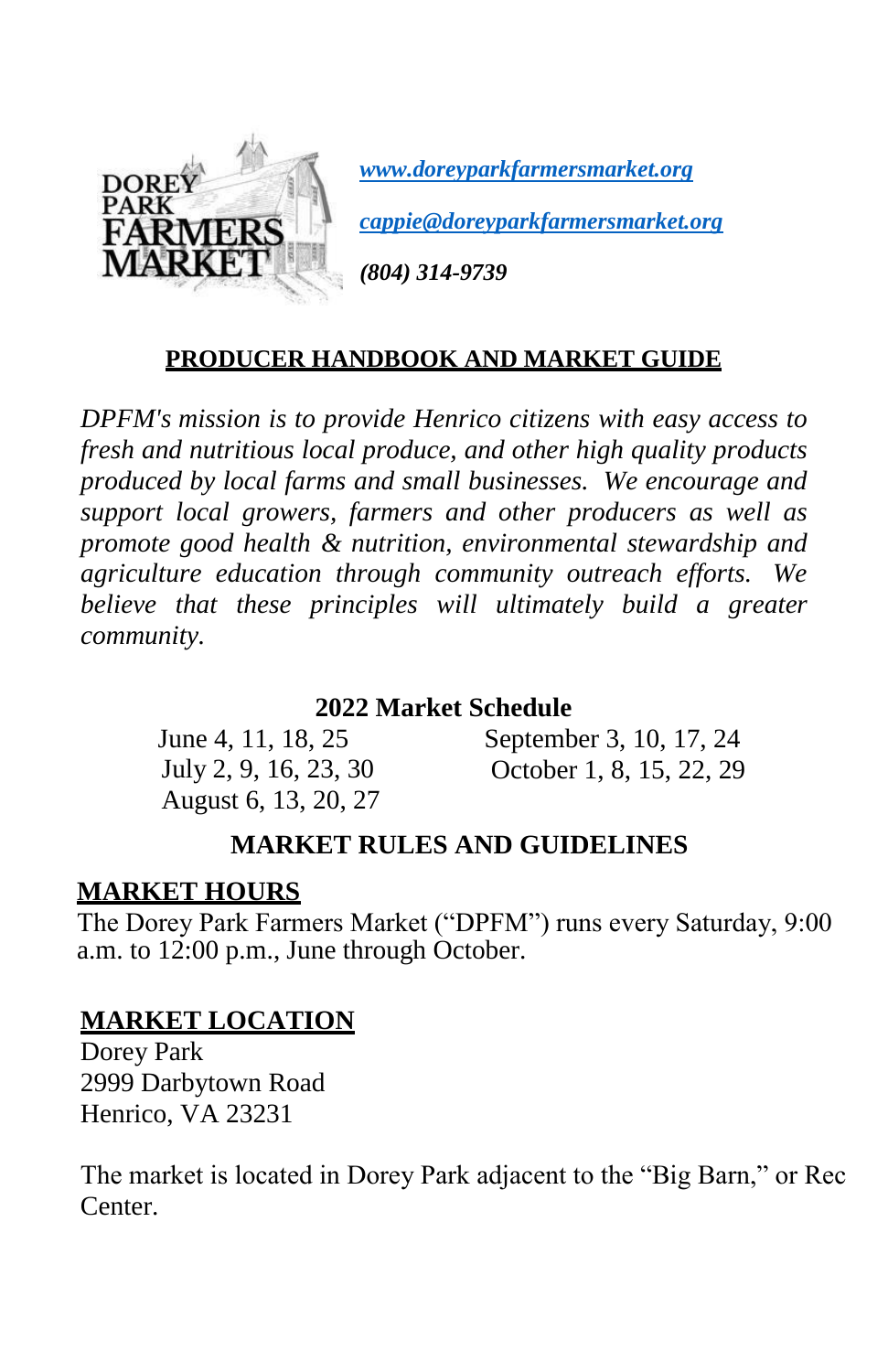#### **PRODUCERS**

All producers of DPFM must grow or process the great majority of what they offer at the market. Very limited produce or goods may be offered for resale. Agricultural products sold such as flowers, plants, bedding plants, trees, fruits and vegetables, grain products, honey, eggs, and milk should come from a farmer's own fields, greenhouses, hives, fowl, and/or herd, unless the product is not usually produced in the Eastern Henrico area. In that case, the product must be Virginia grown. All handcrafted items must be made by the producer. No antique items or flea market items are allowed for resale. *All items offered for sale at the DPFM shall be approved by the Market Manager and subject to inspection.*

Each producer is expected to provide the following *(when applicable to you)* during the application process:

- A complete list of products or menu items that will be sold at the market, which will be subject to approval by the Market Manager.
- Confirmation of the origin of all produce and goods offered at the market.
- Copies of organic certification documents.
- Copy of liability insurance declaration.
- Copies of all applicable food safety forms, inspection reports, and licenses/permits applicable to the sale of your product(s) which may include:
	- Department of Health Permit
	- Organic Certification
	- Scale Inspection
	- Virginia State Sales and Use Tax Certificate
	- Food & Safety Inspection
	- **VDACS** Kitchen Inspection
	- Commercial Fishing License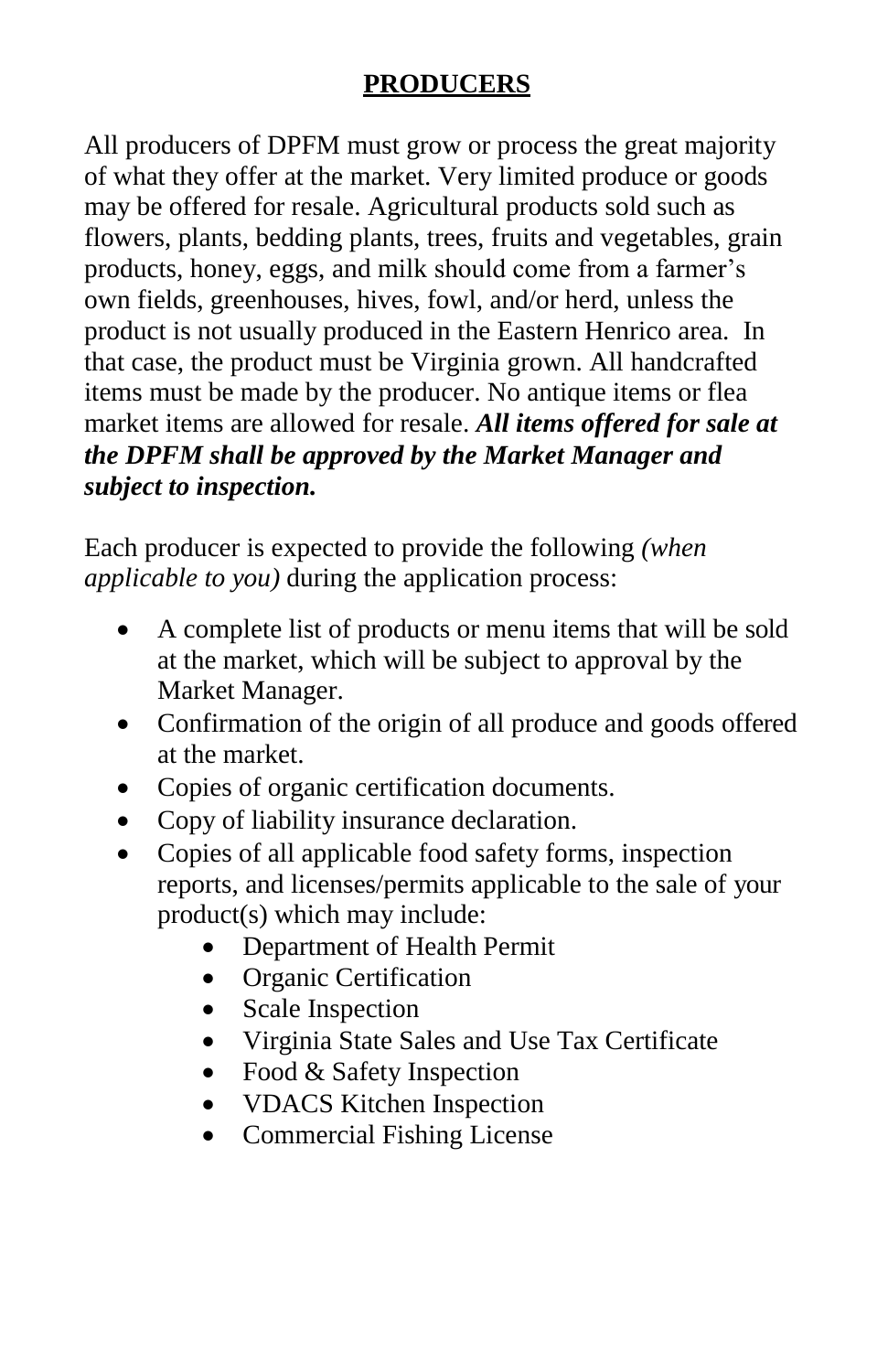Once it is determined that a producer meets all of the above requirements, final application approval is based on the following factors:

- Previous producers receive preferential consideration for market acceptance.
- Space available for producers is determined by the space available at the market.
- Special consideration is given to farmers and other growers who expect to attend all market Saturdays**.**
- Special consideration is given to food producers.
- Producer's availability to consistently attend through the end of the market season.
- The producer's capacity to produce enough products for the entire market season.

# **PRODUCER APPLICATION, FEES AND ATTENDANCE**

Our application is available through Marketspread.com. A nonrefundable application fee of \$25.00 is due when you submit your application.

The DPFM maintains a tiered fee schedule. With that, all producers that attend full time will be provided a discounted weekly rate. There is a small increase in market fees for those producers that do not participate full time. The structure is listed below:

> Attend 18-22 markets - \$15.00 per market Attend 13-17 markets - \$20.00 per market Attend 1-12 markets - \$25.00 per market.

Each Monday the Market Manager will email producers to confirm the list of producers who have signed up for the upcoming market with a request to inform the Manager by Tuesday at 5:00pm if the producer **cannot** attend.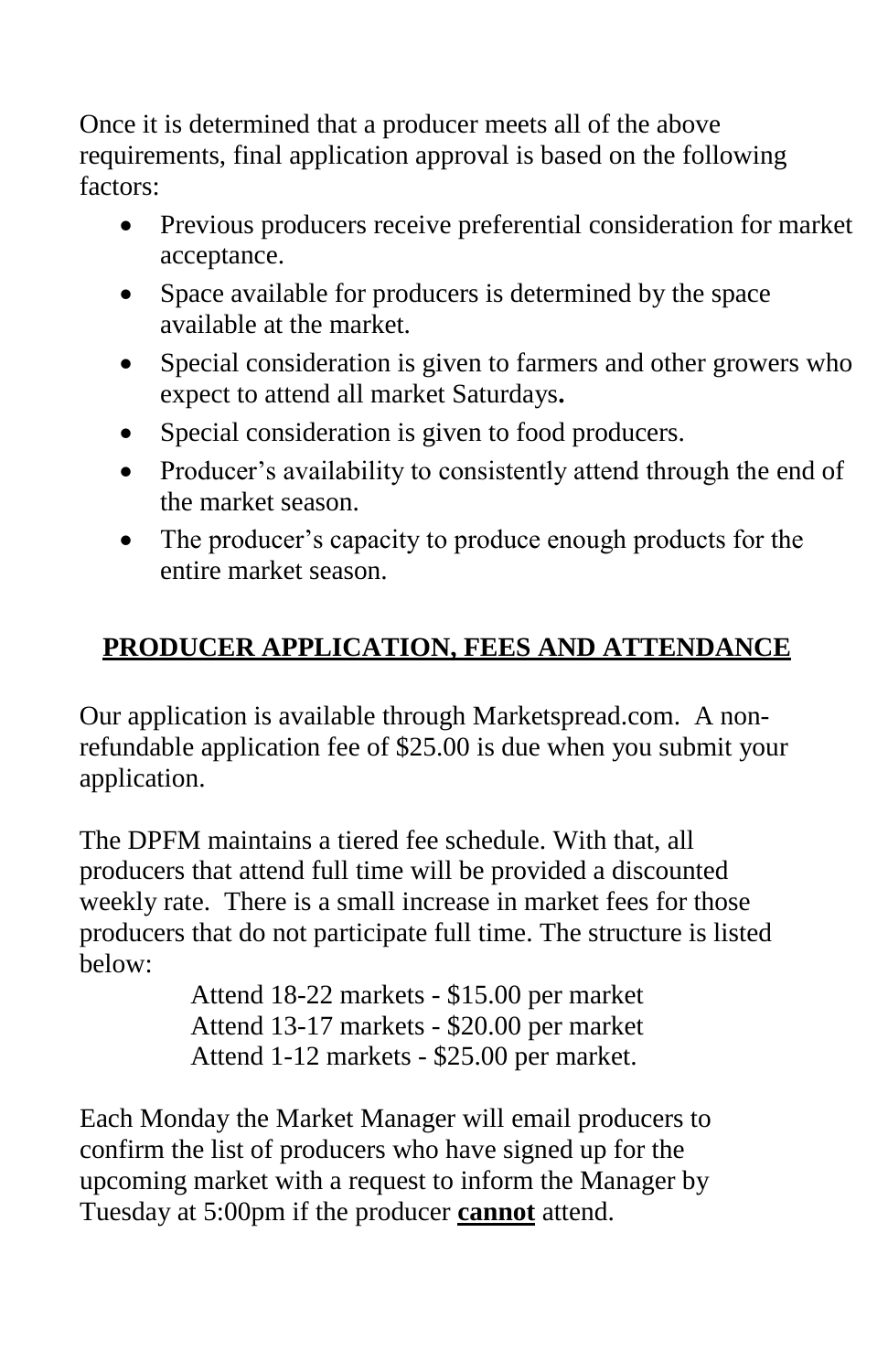On Wednesday afternoon prior to the market Saturday, you will receive a location number and an invoice through Marketspread. Note that the invoice reflects the amount due based on your expected attendance for the season that you indicated through Marketspread. *For example- a producer who plans to attend 14 market Saturdays will receive an invoice for \$20.00 for each week that the producer attends. For a producer who plans to attend all market Saturdays, the weekly invoice will be \$15.00. All invoices are due at the beginning of the market day***.** 

**Attendance is very important to us, your fellow producers and your customers.** Unless it is an emergency, we expect those producers that have indicated their attendance to be at the market. **If you do not timely notify the Market Manager of your absence and an invoice was issued to you, the invoice will be due for that week.**

Supporting local farmers, food artisans and other producers while providing nutritious foods to the Eastern Henrico community is an important part of DPFM's mission. With that, DPFM has identified a preferred ratio of products, for the benefit of the mission, our customers and our producers. Producers will be accepted to fill a product need using the general guidelines listed below:

Fruits and Vegetables: 45 – 55%

The remaining 45-55 % will be split among the following vendor types, based on the needs of the market:

- Baked Goods
- Meat
- Dairy
- Plants and Cut flowers
- Other ( honey, jams, pasta, etc.)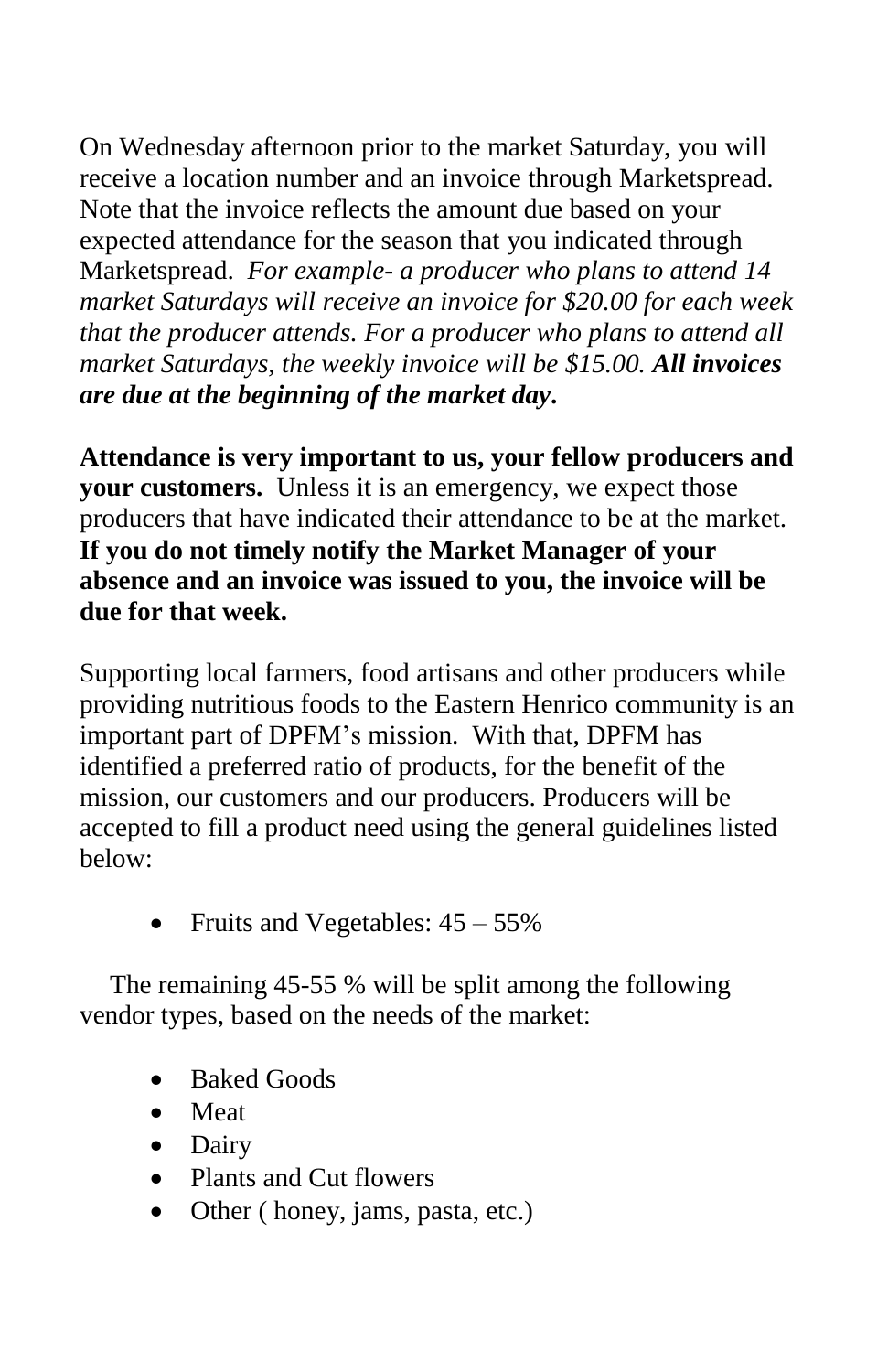Handcrafted items.

# **LIABILITY INSURANCE**

Liability insurance must be provided by all producers who sell produce, baked items, and other food products that will be consumed by the general public. For your protection, we STRONGLY recommend all other producers obtain liability insurance as well.

# **FOOD SAFETY GUIDELINES**

*(See Going to Market provided by VDACS)* Proper handling of food at the DPFM is a critical part of ensuring the safety of consumers. Consuming contaminated foods or beverages causes food borne illness. All food items must be properly protected against contamination at all times. Therefore:

- **Eggs**: Shell eggs packed for the consumers are to be stored under refrigeration at a temperature of 45 degrees  $F^{\circ}$  or below at all times while selling at the market. Shell eggs must be intact and free of cracks. Eggs must be from the farmer's own fowl. Egg cartons must be properly labeled in accordance with the state regulations where the eggs are produced. No resale of another farmer's eggs is allowed.
- **Meat and Poultry Products**: Meat and poultry products sold at the market must be kept frozen at a temperature of 0 degrees F° or below. Calibrated thermometers are to be kept in freezers/storage containers for meat and poultry products at all times when selling and will be checked for appropriate temperature by Market Management.
- Participants may not display prepared/ready-to-eat foods for sale without being properly wrapped, covered or protected by an appropriately designed sneeze guard. All food items must be kept covered and kept at a proper temperature prior to selling.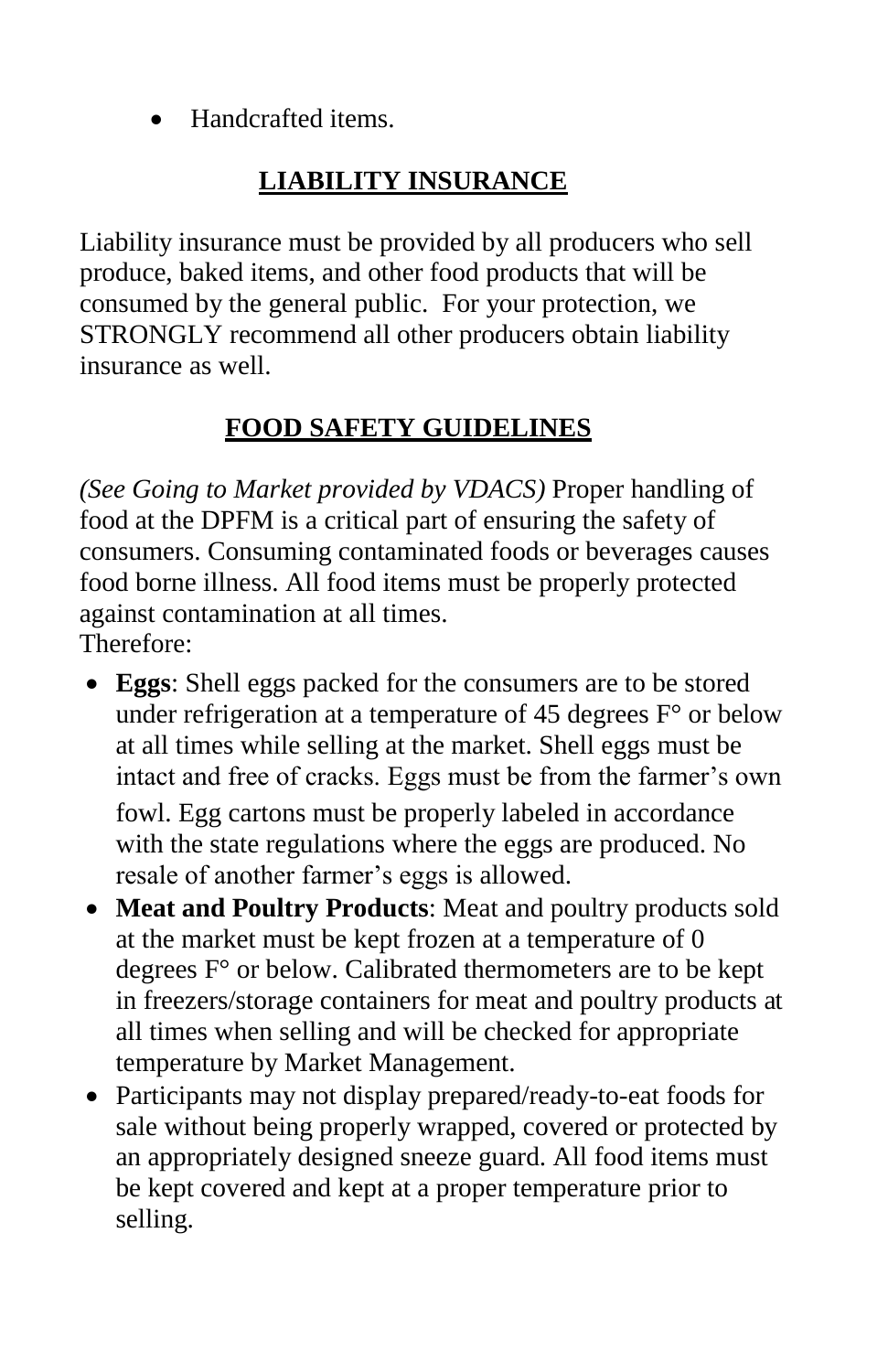- Participants must store all food items at least 6 inches off the ground.
- Participants cannot handle exposed, ready-to-eat foods directly with their bare hands. Utensils such as deli paper, tongs, or disposable gloves may be used to prevent bare hand contact with exposed, ready-to-eat foods. Disposable gloves that handle money should not come in direct contact with ready-to-eat-foods. Gloves must be discarded when they become damaged or soiled or when employees are switching tasks.
	- Food samples must be presented in a safe and sanitary manner in accordance with Henrico County Health Department. Participants must use appropriate gloves, provide cups, utensils, or toothpicks for customers to use if providing samples of their products. Participants also must provide trash receptacles for the disposal of any sampling materials.
	- Ice used for consumption must be kept in clean containers and dispensed by appropriate scoops/utensils.
	- Adequate equipment must be used to maintain foods that require time and temperature control for safety (potentially hazardous foods) at the appropriate temperature to prevent the risk of illness.
	- Foods that require cold holding refrigeration must be kept at 41 degrees  $F<sup>o</sup>$  or below. Foods that require hot holding heat must be kept at 135 degrees  $F^{\circ}$  or above.
	- Market participants will have access to on-site hand washing stations and restrooms.

### **ARRIVAL, SET-UP AND TAKE DOWN**

Producers will be allowed to begin setting up as early as 7:30 a.m. on market day, and setup should be complete by 8:45 a.m., to be ready for the market opening at 9:00 a.m., sharp.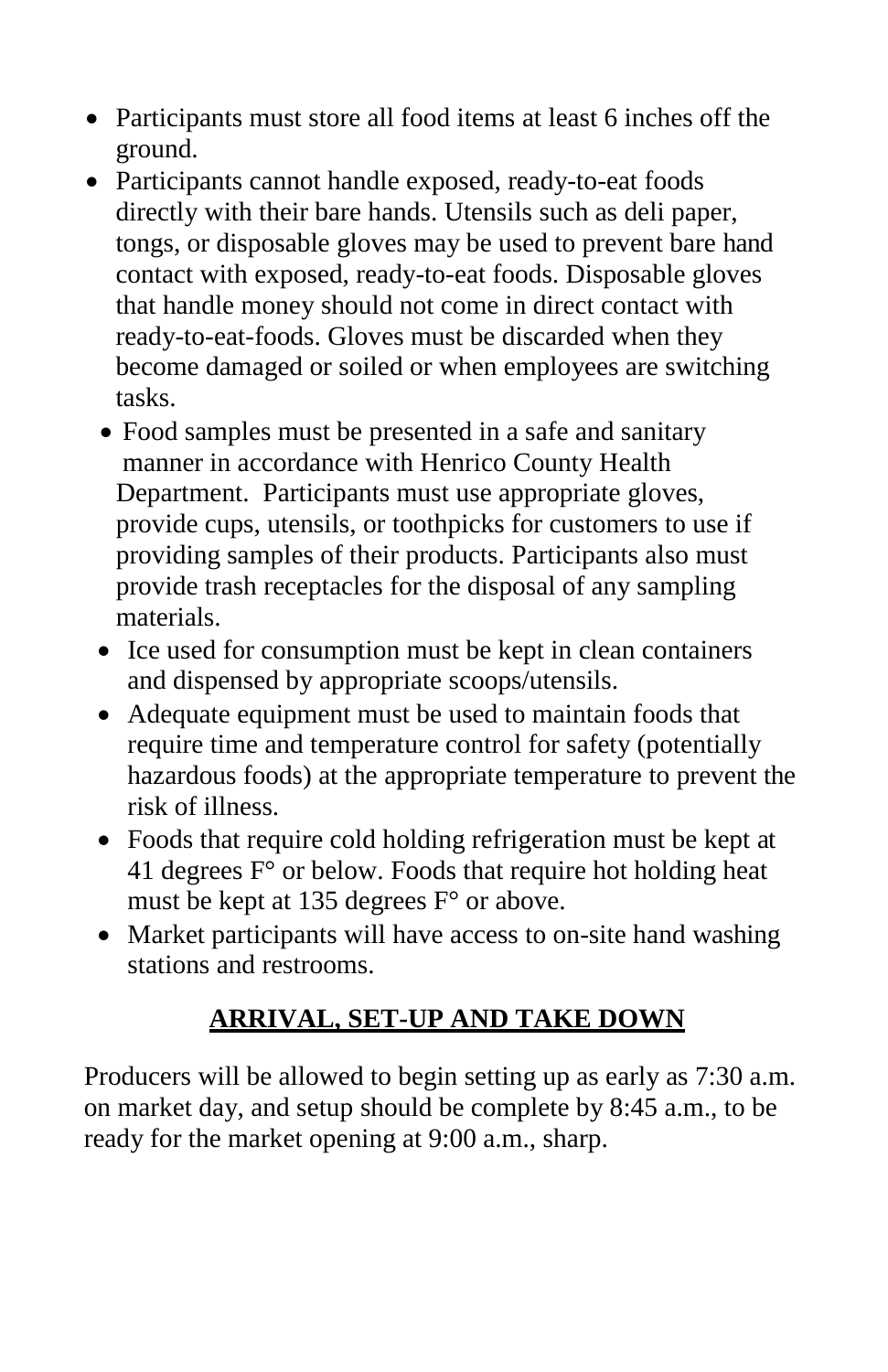**In the past we have had troubles with producers arriving late and leaving early. PLEASE BE AT THE MARKET AND SET UP BY 8:45 a.m. Additionally, all producers are expected to stay the entire market time even if you sell out of products. It is very dangerous to our customers and other producers if vehicles are driving through the market during market hours.** 

**Each producer must have a 10ftx10ft tent secured with stakes or weights to prevent damage or injury**. Each producer will be responsible for bringing their own stakes/weights, tents, tables, tablecloths, chairs, certified scales, signage, price lists, food sample supplies, applicable packaging and monetary change.

# **SNAP AT THE MARKET**

DPFM believes everyone should have access to fresh, healthy, local food and as part of that, we accept [SNAP](https://www.fns.usda.gov/snap/eligibility) (Supplemental Nutrition Assistance Program) EBT at the [market](https://www.fns.usda.gov/snap/eligibility) and offer [SNAP](https://www.fns.usda.gov/snap/eligibility) match through the Virginia Fresh Match [program.](https://u6565154.ct.sendgrid.net/wf/click?upn=worXPZt8G-2BhIQXfio4vVkJknP-2FdFiXNNOvKd54JkQYuPs1Q3VADOdLasKPlDhtniJ-2Fa731-2Fu-2F2RbAnIc6neZog-3D-3D_l8Icoe3YUsMunPkCaIZzjurZnSEIStV6KqQUvNapjXd-2FwyitaaarUtV17D-2B3zg3G13Jg-2BjjsVrBLwS-2FSOkx6g4c64yoO1Mcn0rKc85gSnaRMl1R1ZSsFj22ysChaJ0U-2FYwV1zDcYFxZi2PDiVWL5jLalkATy20BuCEHltz80paOnM32cnM98sfAuJ3Fcl40D53rNCJeKD9BcaEh565bdewdB-2Bo5IOdC5CH6dPmCV6r8iCsar-2BntcPASz7hzF7VrBMFvX-2FE4u7UZCBkbarZGVh3LFz6UcK4-2Bw3MHJgrSWM3jtJQ4fyy7EKNElX8FiRtSmxtK3xV0U9a6y4AfHGRrQDoXTUzv3LhWSMox-2F4shFfGFqw8fLg-2FLjukJGRR-2BmiLXhGg0-2F6OZ868CuyVzGc-2Fk1LQye-2BmGx5lXCKrRWjtTr2UXK9SO5nJmd8y7Rrx3Cht3TNT4IXetm7ilLdYTj3j-2BSTEsGq6EOIxR-2FdWxm20PWawrkm7FuucJDG-2Fp5t-2B2du2-2FaArktk3iXWa-2BRQNa43gxqlYw3AMrwcse-2F4N3-2BFSIu7LtulqdLex4dzPuXGl058wEO) SNAP provides eligible households with financial assistance to supplement their grocery budget and we strongly encourage all eligible producers to accept SNAP benefits at the market. Please read *Accepting SNAP at the DPFM* handout for details on the entire process.

*For those producers who are eligible to accept SNAP, it is required that you inform the Market Manager whether or not you will accept SNAP tokens at the market prior to the first market of the season*.

#### **PRODUCER MISCELLANEOUS INFORMATION**

 POP Club- Our Power of Produce children's club is an important part of the DPFM. Children will be provided a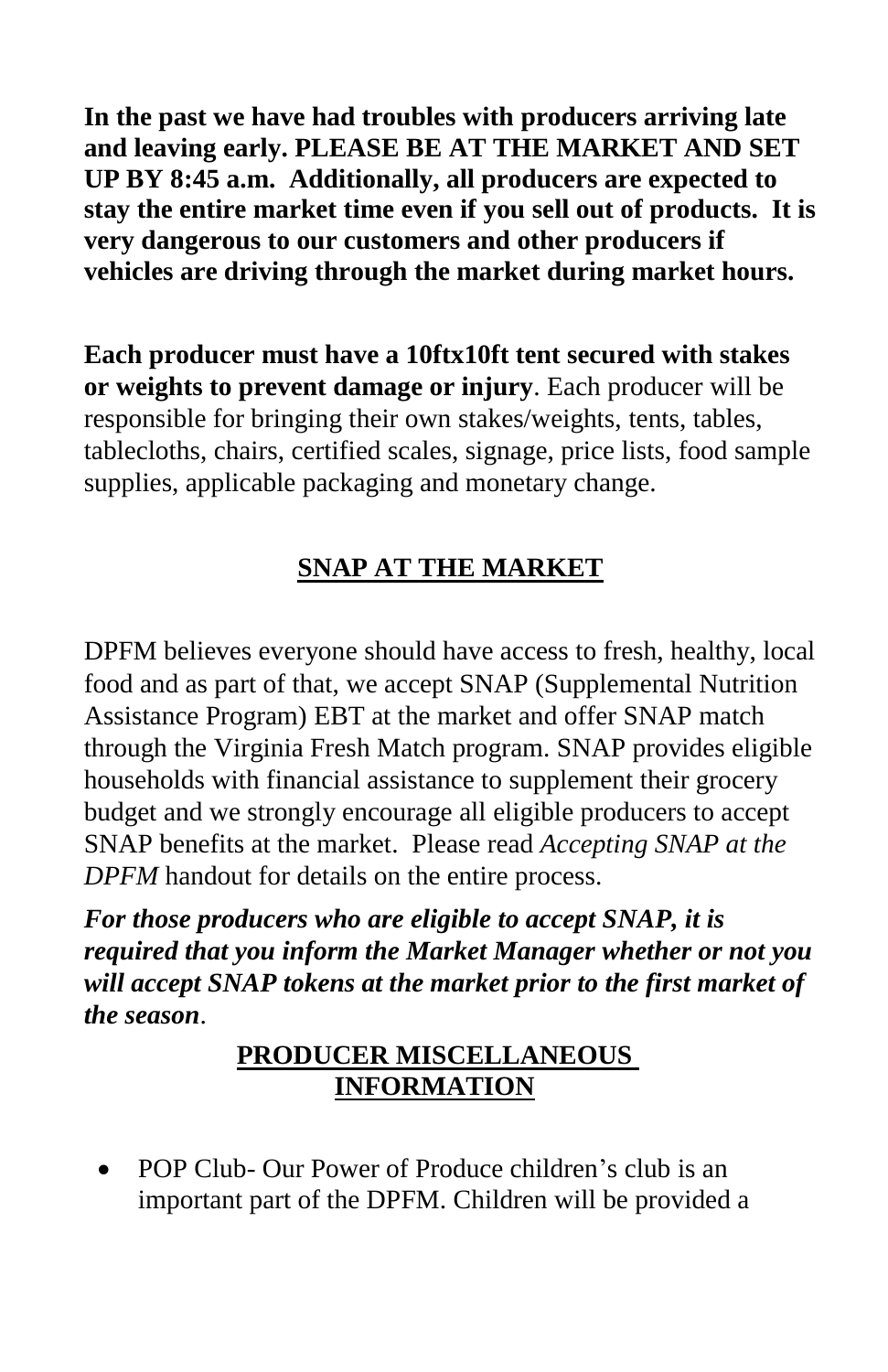POP Bucks to spend with farmers and growers if they take two bites of the vegetable or fruit of the week. **Please note that only farmers and growers are allowed to accept POP Bucks for the purchase of vegetable and fruits.** The market reimburses farmers and growers for the POP Bucks collected at the market in a timely manner.

- **Advertising** promoting the market is the responsibility of all stakeholders. Some advertising will be provided by the County of Henrico and Dorey Farmers Market, Inc. Producers should use the DPFM logo and information in their advertising to help bring buyers to the market.
- **Signs** all producers must have a sign clearly marking the name of the business.
- **Parking** producers must park in designated parking areas only. The Market Manager will direct you to the designated area upon arrival. All vehicles should be out of the vending area and parked in designated places not later than 8:45 AM.
- **Pricing** pricing of goods sold at the market and any applicable taxes are the sole responsibility of the individual producer. The advertising of and promoting other nonmarket locations are not permitted on the market site, except producers may promote farm stands at their own farms.
- **Amplified music** amplified music or paging systems cannot be used by producers. Generators are discouraged and must be approved by the Market Manager.
- **Smoking policy-** no smoking, vaping or use of tobacco is permitted anywhere on Dorey Park. Open flames are prohibited except those for preparing food and approved by the Market Manager.
- **Drugs and alcohol** the unlawful possession or use of illegal drugs and/or alcohol anywhere on Dorey Park is prohibited.
- **Organic labeling-** use of the phrase "organic", in produce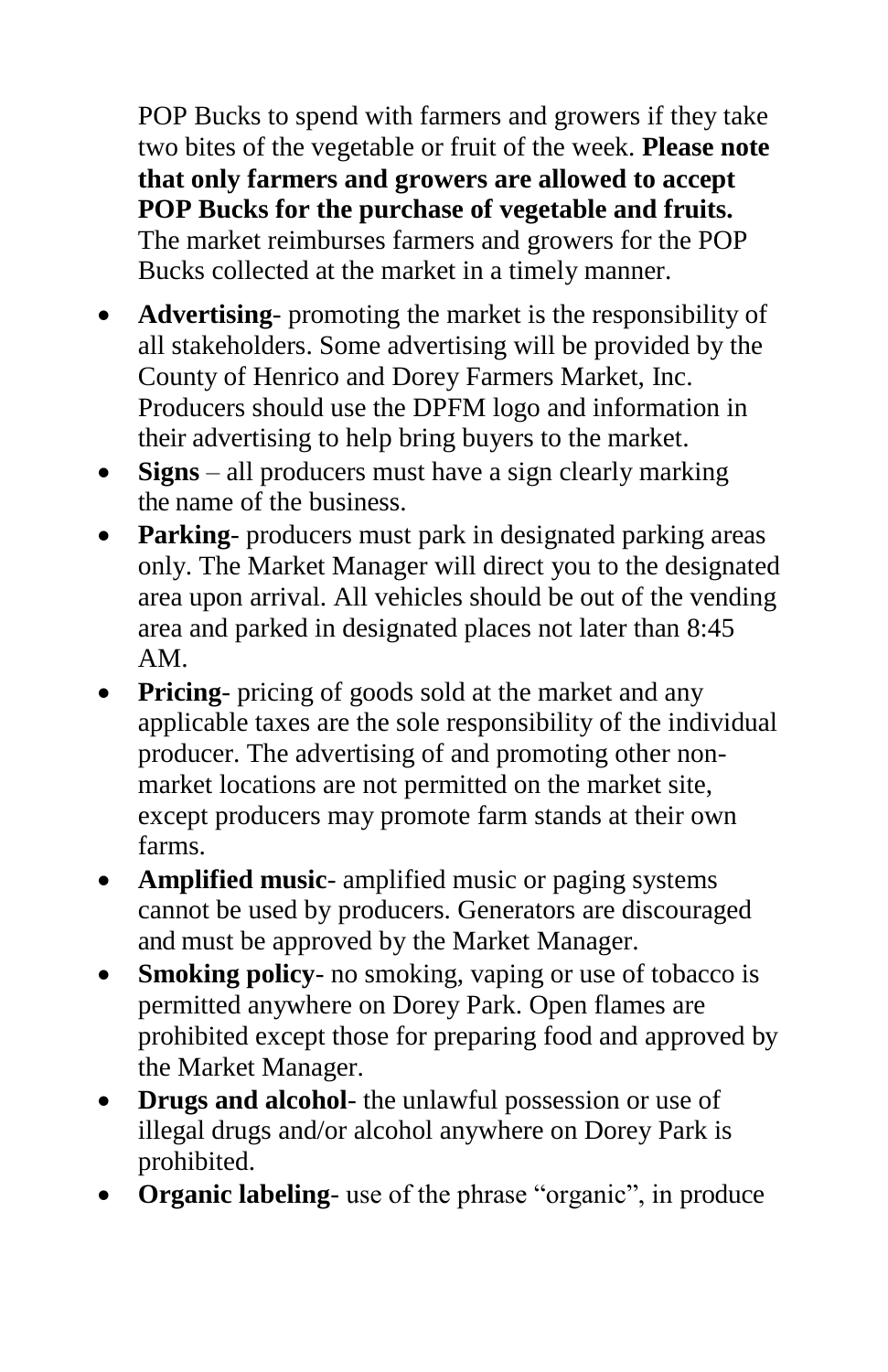sales, shall be governed and regulated in accordance with Virginia Department of Agriculture regulations. All producers are required to advertise truthfully and to respond to a customer's questions in a like manner.

- **Employees or volunteers of producers** all producers are responsible for the actions of their employees and/or volunteers. Each employee or volunteer shall abide by the rules and regulations of the DPFM.
- **Disruptive behavior** DPFM is a peaceful place for our community to gather. Any producer who exhibits disruptive or unruly behavior, to include crude language, will be asked to leave and not invited to participant in future market days.
- **Media** the Dorey Farmers Market, Inc. will post pictures, updates and other information on its website, Facebook page, etc. All producers agree that their image or the image of your business may be used by the market in that capacity.

# **CLEAN-UP**

Producers are responsible for maintaining their space in a clean and sanitary manner with attention to public safety and respect for the use of this public space by others during and following the end of the market day. Producers are responsible for cleaning all trash and waste including picking up any debris within and around their designated space. On-site trash receptacles are provided for customer and participant use.

### **INCLEMENT WEATHER**

The DPFM is outdoors and is open rain or shine. Unless the Market Manager announces otherwise, everyone who is scheduled will be expected to attend. In cases of weather reports predicting inclement weather, such as high winds, severe thunderstorms, tornado warnings, etc., cancellation of the market is at the discretion of the Market Manager. If the Market Manager cancels the market, producers will be notified of the